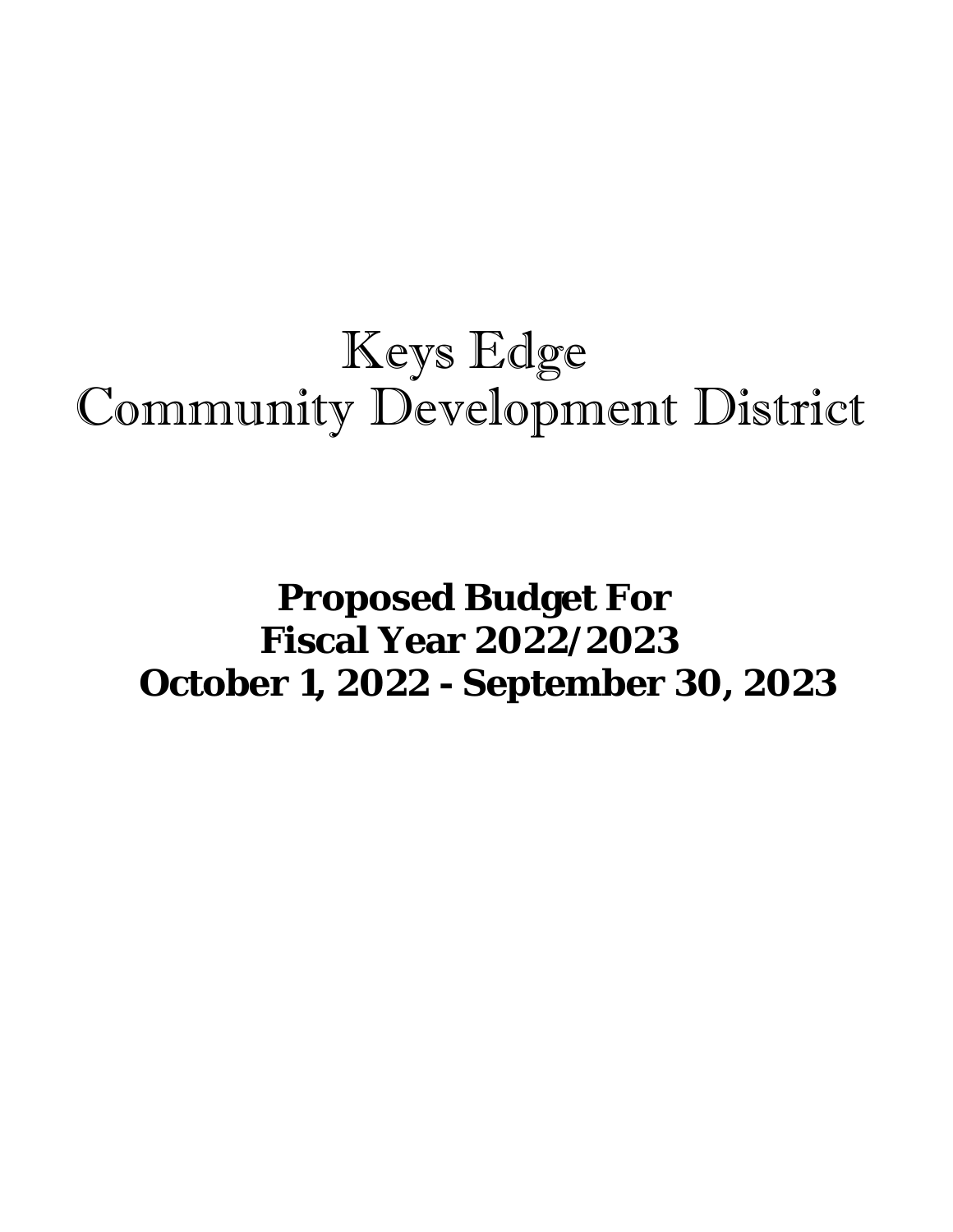### **CONTENTS**

- **I PROPOSED BUDGET**
- **II DETAILED PROPOSED BUDGET**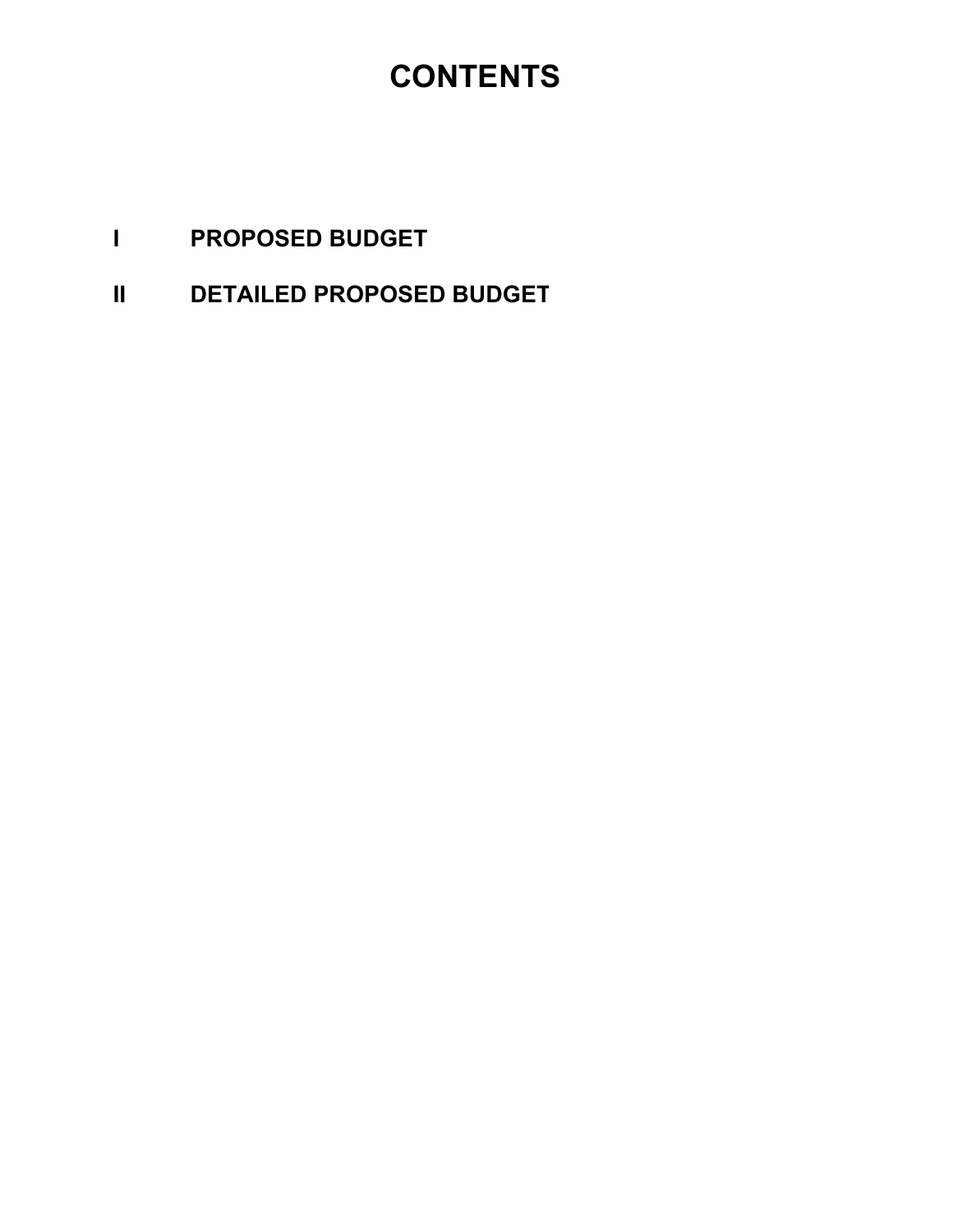### **PROPOSED BUDGET KEYS EDGE COMMUNITY DEVELOPMENT DISTRICT FISCAL YEAR 2022/2023 OCTOBER 1, 2022 - SEPTEMBER 30, 2023**

|                                      | <b>FISCAL YEAR</b>   |
|--------------------------------------|----------------------|
|                                      | 2022/2023            |
| <b>REVENUES</b>                      | <b>BUDGET</b>        |
| <b>Administrative Assessments</b>    | 0                    |
| Maintenance Assessments              | $\Omega$             |
| Developer Contribution               | 109,825              |
| Debt Assessments                     | 0                    |
| Interest Income                      | $\mathbf 0$          |
|                                      |                      |
| <b>TOTAL REVENUES</b>                | \$<br>109,825        |
|                                      |                      |
| <b>EXPENDITURES</b>                  |                      |
| <b>Maintenance Expenditures</b>      |                      |
| Engineering                          | 5,000                |
| Street/Roadway Maintenance/Signage   | 3,000                |
| Common Area Maintenance              | 18,000               |
| <b>Entry Feature Maintenance</b>     | 12,000               |
| Maintenance Contingency              | 2,500                |
| TOTAL MAINTENANCE EXPENDITURES       | \$<br>40,500         |
|                                      |                      |
| <b>Administrative Expenditures</b>   |                      |
| <b>Supervisor Fees</b>               | 0                    |
| Management                           | 26,100               |
| Legal                                | 13,000               |
| Assessment Roll                      | 10,000               |
| <b>Audit Fees</b>                    | 4,000                |
| Arbitrage Rebate Fee                 | 0                    |
| Insurance                            | 8,000                |
| Legal Advertisements                 | 3,500                |
| Miscellaneous                        | 1,500                |
| Postage                              | 300                  |
| <b>Office Supplies</b>               | 750                  |
| Dues & Subscriptions                 | 175                  |
| <b>Trustee Fees</b>                  | 0                    |
| <b>Continuing Disclosure Fee</b>     | $\Omega$             |
| Website Management                   | 2,000                |
| Administrative Contingency           | 0                    |
| TOTAL ADMINISTRATIVE EXPENDITURES    | 69,325<br>\$         |
|                                      |                      |
| <b>TOTAL EXPENDITURES</b>            | \$<br>109,825        |
|                                      |                      |
| REVENUES LESS EXPENDITURES           | \$<br>$\blacksquare$ |
| <b>Bond Payments</b>                 | $\pmb{0}$            |
|                                      |                      |
| <b>BALANCE</b>                       | \$<br>$\blacksquare$ |
| County Appraiser & Tax Collector Fee | 0                    |
| Discounts For Early Payments         | 0                    |
|                                      |                      |
| <b>EXCESS/ (SHORTFALL)</b>           | \$                   |